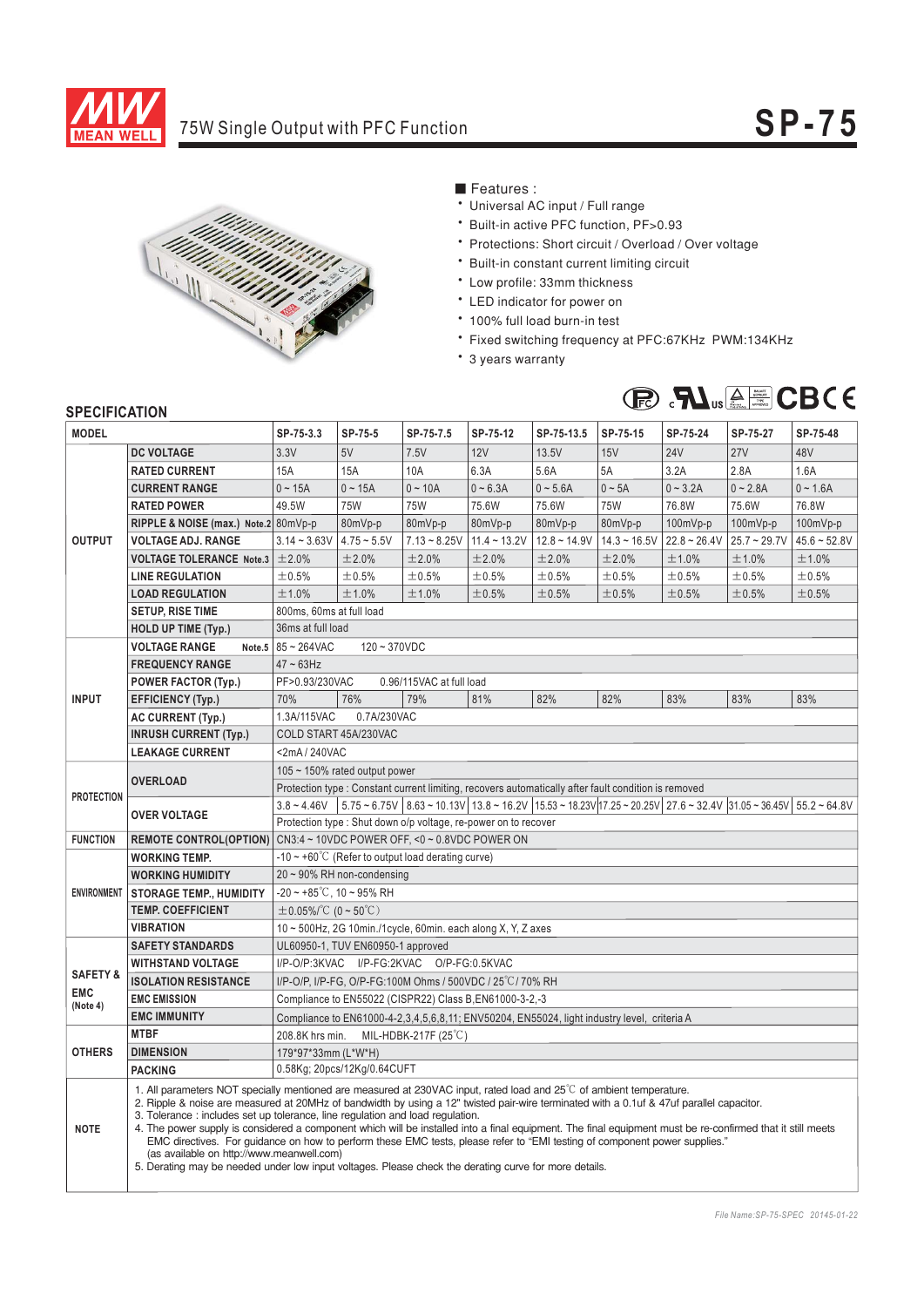

## 75W Single Output with PFC Function **SP-75**